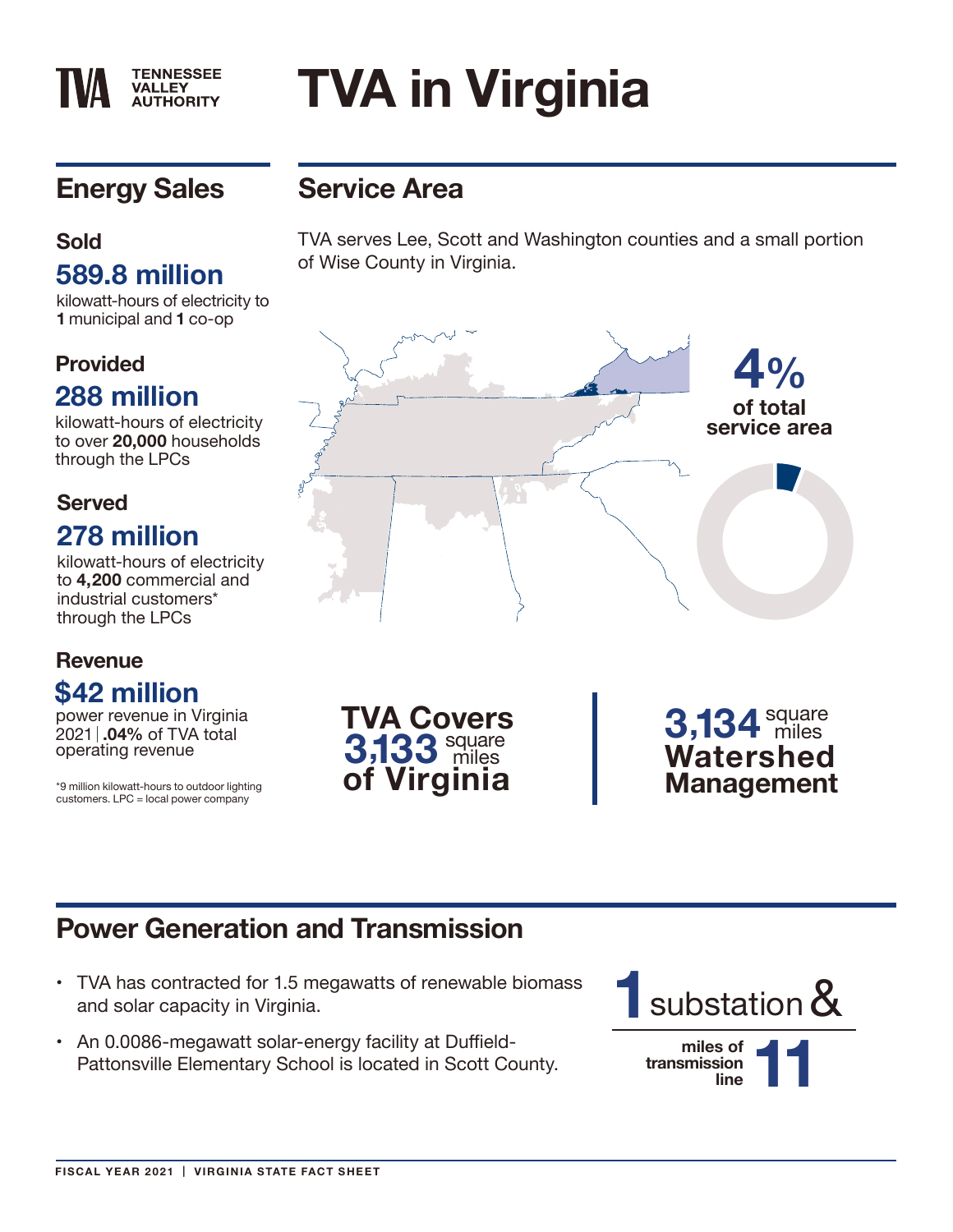#### **Land and Water Stewardship**

• TVA manages the Beaver Creek and the Clear Creek Reservoirs in addition to the upper half of South Holston Reservoir that extends into Virginia. About 50 miles of shoreline extends into Virginia and provides camping, fishing, boating, swimming and other recreational opportunities for Virginia residents, as well as economic benefits resulting from reservoir-based tourism. TVA maintains 13 stream access sites in the state.



TVA manages recreational, natural and cultural resources on more than 250 acres of public land around these reservoirs and partners with communities and local, state and regional stakeholders to improve water quality and aquatic biodiversity, shoreline conditions, recreation, wildlife, and habitats on lands, reservoirs and their tributaries.

#### **River Management**

- TVA maintains the structural, seismic and hydraulic integrity of two non-power dams in Virginia: Beaver Creek and Clear Creek.
- TVA operates South Holston Dam and Reservoir as part of an integrated multi-purpose reservoir system to provide numerous stakeholders a variety of benefits that include navigation, flood risk reduction, low-cost hydropower, water supply, water quality and recreational opportunities.
- In addition to South Holston Dam and Reservoir, TVA manages two non-power projects in southwestern Virginia. The Beaver Creek and Clear Creek projects provide flood protection and recreational opportunities to nearby communities in Virginia and Tennessee.
- • Seventeen municipalities, one industry and three mining companies in Virginia draw water from the Tennessee River System. Water also is drawn for power plant cooling and irrigation.